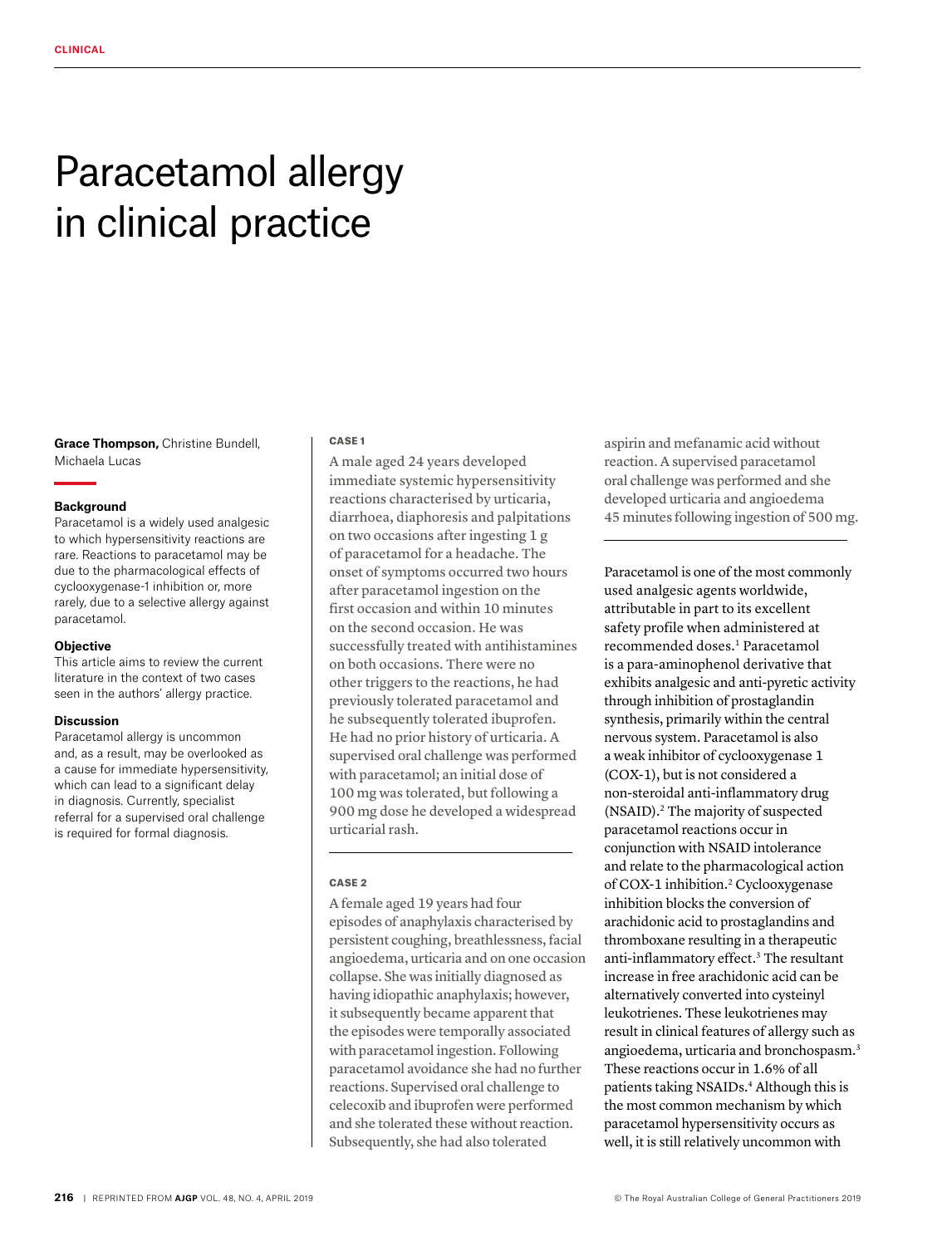97% of patients intolerant of NSAIDs being able to safely take paracetamol.<sup>5</sup>

Hypersensitivity reactions to paracetamol have been reported in patients who are tolerant of NSAIDs and therefore involve an alternative mechanism.5 Reactions to paracetamol can range from immediate type I hypersensitivity reactions such as angioedema, urticaria and anaphylaxis, which are likely immunoglobulin E (IgE)-mediated, to delayed type IV reactions such as fixed-drug eruptions, Stevens–Johnson syndrome and toxic epidermal necrolysis, which are likely mediated by T cells (Table 1).<sup>6</sup> The incidence of likely IgE-mediated paracetamol allergy is unknown but is thought to be low.2,5,7,8 The clinical presentation of these reactions may be indistinguishable from reactions secondary to COX-1 inhibition, but it is important to differentiate between these two mechanisms as those with a likely IgE-mediated paracetamol allergy will be able to tolerate NSAIDs, including aspirin. Unfortunately, given the rarity of paracetamol allergy, there are often significant delays in diagnosis.

A systematic review of the literature published in databases PubMed, Ovid MEDLINE and Embase was conducted, with searches using the terms 'paracetamol', 'allergy', 'IgE', 'immediate hypersensitivity' and 'acetaminophen'. The search was restricted to publications written in the English language. This yielded 41 relevant publications; however, the majority of these papers described patients with reactions to paracetamol and NSAIDs, and therefore likely reactions due to COX-1 inhibition, or they did not distinguish between the two mechanisms. These papers were excluded from analysis, leaving a remaining 18 articles reporting a total of 49 patients with confirmed selective immediate paracetamol hypersensitivity over a period of 25 years (Table 2).

In 1992, Leung et al described the only other Australian cases reported in the literature of immediate paracetamol allergy.9 They described four patients who developed immediate hypersensitivity to paracetamol but tolerated other COX-1 inhibitors. The largest case series was described more recently by Rutkowski et al in 2012.<sup>2</sup> They reported on 32 patients referred with suspected paracetamol allergy, of which 12 (37.5%) had confirmed isolated paracetamol hypersensitivity based on a positive oral challenge to paracetamol while tolerating NSAIDs. Of the remaining patients, 56% reacted to another drug taken concurrently, most commonly an NSAID, 25% of reactions were idiopathic and 19% were thought to be infection

related. Within the cohort of confirmed selective paracetamol allergy, cutaneous manifestations were the most common manifestation, being seen in 94% of patients, respiratory difficulty in 47%, and anaphylaxis with hypotension was less common, occurring in 12% of patients.2 This finding is in keeping with the patients our cases, who both developed urticaria, with (Case 2) or without (Case 1) concomitant angioedema, during paracetamol challenge. The patient in Case 2 also had a history of anaphylaxis. A recent systematic review and meta-analysis in children found that only 10% of children suspected of having a paracetamol allergy had a true hypersensitivity following oral challenge; however, this review did not distinguish between immediate and delayed reactions.<sup>10</sup>

Of the cases reported in the literature, 67% (14/21) of patients had a delay in the diagnosis being made, resulting in the patients having multiple reactions to paracetamol before it was determined as the cause (Table 2). Corominas et al reported a patient in 2012 who had up to 10 reactions to paracetamol before it was determined to be the causative agent. $11$ Interestingly, our two cases had previously tolerated paracetamol, whereas we found only one other case in the literature that reported previous tolerance of paracetamol prior to their subsequent reactions.<sup>5</sup> As in

|                                  | <b>Immediate selective</b><br>paracetamol allergy | <b>Delayed paracetamol</b><br>allergy                                     | <b>Cyclooxygenase</b><br>hypersensitivity                                                                                |
|----------------------------------|---------------------------------------------------|---------------------------------------------------------------------------|--------------------------------------------------------------------------------------------------------------------------|
| <b>Mechanism</b>                 | IqE mediated                                      | T cell mediated                                                           | Increased leukotreine production                                                                                         |
| Incidence                        | Rare                                              | Rare                                                                      | 1.6%                                                                                                                     |
| <b>Typical onset</b>             | Immediate (<24 hours)                             | Delayed (>24 hours)                                                       | Immediate (<24 hours)                                                                                                    |
| <b>Syndrome</b>                  | Urticaria, angioedema,<br>anaphylaxis             | Fixed-drug eruption, Stevens-<br>Johnson syndrome, toxic<br>epidermolysis | NSAID-exacerbated respiratory<br>disease, NSAID-exacerbated<br>cutaneous disease, NSAID-<br>induced urticaria/angioedema |
| <b>Tolerance of other NSAIDs</b> | Yes                                               | Unknown                                                                   | <b>No</b>                                                                                                                |
| <b>Diagnosis</b>                 | Supervised oral provocation<br>challenge          | Unknown                                                                   | Supervised oral provocation<br>challenge                                                                                 |

# **Table 1. Mechanisms of paracetamol hypersensitivity**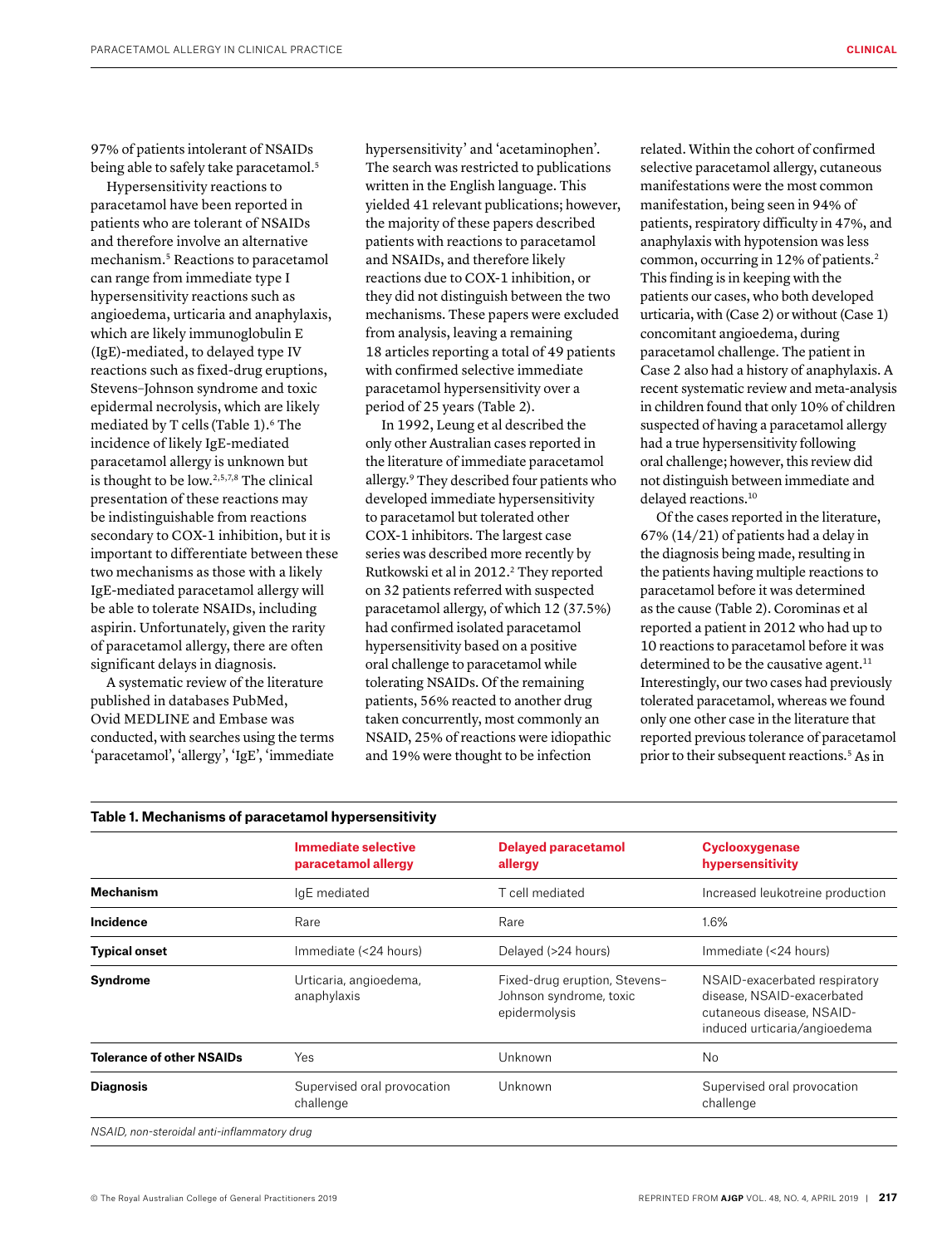other forms of immediate hypersensitivity, previous tolerance of the drug in question does not exclude it as a cause as prior exposure is required for sensitisation to occur in IgE-mediated reactions.

The mechanism of selective immediate paracetamol allergy remains unknown but is presumed to be IgE mediated. Despite this, in-vivo and in-vitro tests for IgE-mediated paracetamol allergy to date have performed poorly and the only current way to confirm allergy is with supervised oral challenge. Skin prick and intradermal testing have a low sensitivity, with only 11% of patients tested in the literature having a positive

result (Table 2). Specific IgE testing to paracetamol is not commercially available and when it has been tried it also performed poorly.<sup>12</sup>

Oral provocation challenges under the supervision of immunologists are required for diagnosis.6 Protocols for oral provocation challenges for paracetamol vary in the literature and are often individualised based on the patient's history – for example, based on the dose that the patient took to elicit a reaction. Typically, graded challenges involve administration of a 10% dose followed by a full dose. However, a recommended therapeutic single dose should not be

exceeded, therefore paracetamol 100 mg followed by 900 mg or 50 mg followed by 500 mg may be used. If the oral challenge confirms a paracetamol allergy, a subsequent oral challenge with aspirin may be required to distinguish between reactions secondary to COX-1 inhibition or a selective likely IgE-mediated allergy to paracetamol.<sup>2</sup> If aspirin is tolerated, patients must strictly avoid paracetamol but are safe to take NSAIDs. This is in contrast to those who react to both paracetamol and aspirin, in which case all COX-1 inhibitors should be avoided.<sup>2</sup> In these patients, highly selective COX-2 inhibitors, such as celecoxib, may be

| <b>Author, date</b>                              | <b>Patients</b><br>studied | <b>Patients</b><br>tolerating COX-1<br><b>inhibitors</b> | <b>Positive</b><br>paracetamol<br>oral challenge | <b>Positive skin</b><br>prick test | <b>Positive</b><br><b>intradermal</b><br>test | <b>Positive</b><br>specific IgE | <b>Delay in</b><br>diagnosis* |
|--------------------------------------------------|----------------------------|----------------------------------------------------------|--------------------------------------------------|------------------------------------|-----------------------------------------------|---------------------------------|-------------------------------|
| Leung et al, 1992 <sup>9</sup>                   | 5                          | $\overline{4}$                                           | 2/2                                              | <b>ND</b>                          | <b>ND</b>                                     | <b>ND</b>                       | 2/4                           |
| Martin et al, 1993 <sup>14</sup>                 | $\mathbf{1}$               | $\mathbf{1}$                                             | 1                                                | $\mathbf{1}$                       | <b>ND</b>                                     | $\mathbf{1}$                    | <b>NS</b>                     |
| Vidal et al, 1997 <sup>15</sup>                  | $\mathbf{1}$               | $\mathbf{1}$                                             | 1                                                | <b>ND</b>                          | <b>ND</b>                                     | <b>ND</b>                       | <b>ND</b>                     |
| Owenby, 1997 <sup>16</sup>                       | $\mathbf{1}$               | $\overline{1}$                                           | 1                                                | <b>ND</b>                          | <b>ND</b>                                     | <b>ND</b>                       | $\mathbf{1}$                  |
| Mendizabal et al, 1998 <sup>17</sup>             | 5                          | 5                                                        | 4/4                                              | 0/2                                | <b>ND</b>                                     | <b>ND</b>                       | $\overline{2}$                |
| Galindo et al, 1998 <sup>18</sup>                | $\mathbf{1}$               | $\overline{1}$                                           | <b>ND</b>                                        | $\overline{O}$                     | $\mathbf{1}$                                  | $\mathbf{0}$                    | $\mathbf{1}$                  |
| Spitz, 1999 <sup>19</sup>                        | $\mathbf{1}$               | $\mathbf{1}$                                             | 1                                                | <b>ND</b>                          | <b>ND</b>                                     | <b>ND</b>                       | <b>NS</b>                     |
| Paramo et al, 2000 <sup>12</sup>                 | $\overline{4}$             | $\overline{4}$                                           | $\overline{4}$                                   | $\overline{2}$                     | <b>ND</b>                                     | 2                               | <b>NS</b>                     |
| Liao et al, 2002 <sup>20</sup>                   | $\mathbf{1}$               | $\mathbf{1}$                                             | 1                                                | 0                                  | $\mathbf{O}$                                  | <b>ND</b>                       | $\mathbf{1}$                  |
| Bachmeyer et al, 2005 <sup>21</sup>              | $\mathbf{1}$               | $\overline{1}$                                           | 1                                                | $\overline{O}$                     | $\mathbf{O}$                                  | <b>ND</b>                       | $\mathbf{1}$                  |
| Ho et al, 2008 <sup>22</sup>                     | $\mathbf{1}$               | $\mathbf{1}$                                             | 1                                                | <b>ND</b>                          | <b>ND</b>                                     | <b>ND</b>                       | $\mathbf{1}$                  |
| Rutkowski et al, 2012 <sup>2</sup>               | 32                         | 12                                                       | 15/31                                            | 2/21                               | 1/13                                          | <b>ND</b>                       | <b>NS</b>                     |
| Corominas et al, 2012 <sup>11</sup>              | $\mathbf{1}$               | $\mathbf{1}$                                             | 1                                                | $\overline{0}$                     | $\mathbf 0$                                   | <b>ND</b>                       | $\mathbf{1}$                  |
| Couto et al, 2012 <sup>5</sup>                   | $\mathbf{1}$               | $\mathbf{1}$                                             | <b>ND</b>                                        | $\mathbf{O}$                       | $\mathbf{0}$                                  | $\mathbf 0$                     | $\mathbf{1}$                  |
| Rojas-Pérez-Ezquerra<br>et al, 2014 <sup>6</sup> | 13                         | 10                                                       | 8/8                                              | 0/10                               | <b>ND</b>                                     | <b>ND</b>                       | <b>NS</b>                     |
| Numata et al, 2016 <sup>23</sup>                 | $\mathbf{1}$               | $\mathbf{1}$                                             | <b>ND</b>                                        | $\mathbf{O}$                       | <b>ND</b>                                     | <b>ND</b>                       | $\overline{O}$                |
| Gabrielli et al, 2018 <sup>10</sup>              | $\mathbf{1}$               | $\mathbf{1}$                                             | 1                                                | <b>ND</b>                          | <b>ND</b>                                     | <b>ND</b>                       | $\mathbf{1}$                  |
| Thompson et al, 2019                             | $\overline{2}$             | $\overline{2}$                                           | 2                                                | <b>ND</b>                          | <b>ND</b>                                     | <b>ND</b>                       | $\overline{2}$                |
| Total: 17                                        | 73                         | 49                                                       | 44/59 (75%)                                      | 5/44 (11%)                         | 2/18 (11%)                                    | 3/7(43%)                        | 14/21 (67%)                   |

# **Table 2. Testing performed in patients with selective immediate paracetamol hypersensitivity**

*\*Delay in diagnosis defined as having more than one exposure to paracetamol prior to diagnosis being made. COX-1, cyclooxygenase 1; ND, not done; NS, not stated*